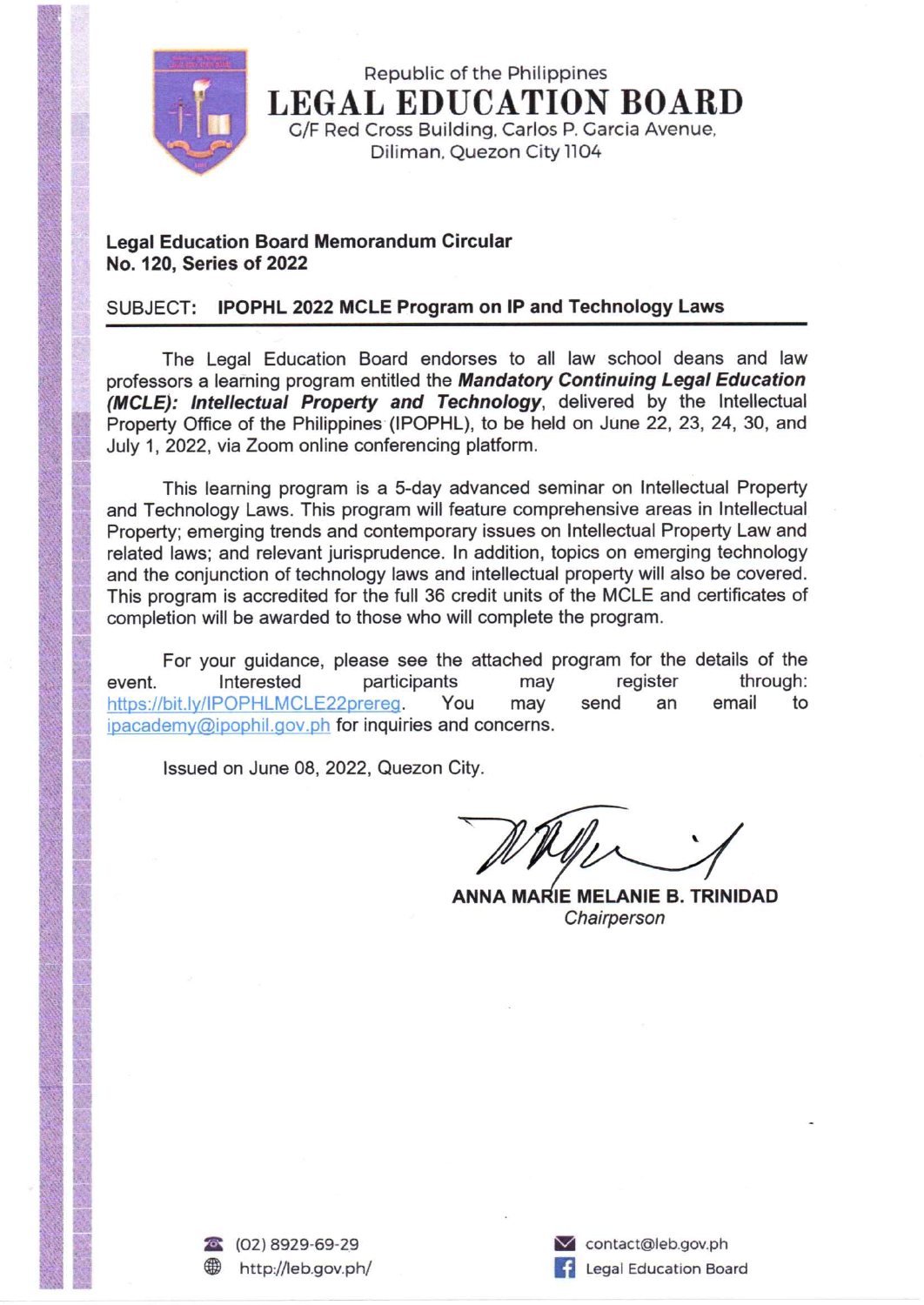

## **PROGRAM SCHEDULE**

| <b>Time</b>           | No. of<br>Mins.    | <b>MCLE Subject</b>                                                            | <b>Topic / Description</b>                                                                                                                                                                  | <b>Lecturer / In-Charge</b>                                                     |
|-----------------------|--------------------|--------------------------------------------------------------------------------|---------------------------------------------------------------------------------------------------------------------------------------------------------------------------------------------|---------------------------------------------------------------------------------|
|                       |                    |                                                                                | DAY 1: JUNE 22, 2022                                                                                                                                                                        |                                                                                 |
| 8:00AM-<br>8:30AM     | 30 mins            |                                                                                |                                                                                                                                                                                             |                                                                                 |
| 8:30AM-<br>8:45AM     | 15 mins            | <b>Opening Ceremonies</b>                                                      |                                                                                                                                                                                             | Atty. Teodoro C. Pascua<br>Deputy Director General, IPOPHL<br><b>IP Academy</b> |
| $8:45AM-$<br>10:15AM  | $90 \text{ mins}$  | <b>MCLE Prescribed Subject</b><br>(Technology and Law)<br>$(1.5 \text{ unit})$ | <b>Legal and Regulatory Framework for Digital Assets</b>                                                                                                                                    | Atty. Roel A. Refran<br>The Philippine Stock Exchange, Inc.                     |
| 10:15AM-<br>10:30AM   | 15 mins            | <b>Health Break</b>                                                            |                                                                                                                                                                                             |                                                                                 |
| $10:30AM-$<br>12:30PM | $120 \text{ mins}$ | Updates Substantive and<br><b>Procedural Laws</b><br>$(2.0 \text{ units})$     | Intellectual Property Rights in Digital Trade and Business Branding:<br>Issues and Updates on Trademarks, Unfair Competition and False<br>Designations of Origin in the Digital Environment | Atty. Divina Pastora V. Ilas-<br>Panganiban<br>Quisumbing Torres                |
| 12:30PM-<br>1:30PM    | 60 mins            | <b>Lunch Break</b>                                                             |                                                                                                                                                                                             |                                                                                 |
| 1:30PM-<br>3:30PM     | $120 \text{ mins}$ | Legal Ethics (2 units)                                                         | Legal Ethics in the Technology Age: Discussion on Cyberlaw and<br>Data Privacy in Relation to Intellectual Property                                                                         | Atty. Kristine R. Bongcaron<br><b>MVGS Law</b>                                  |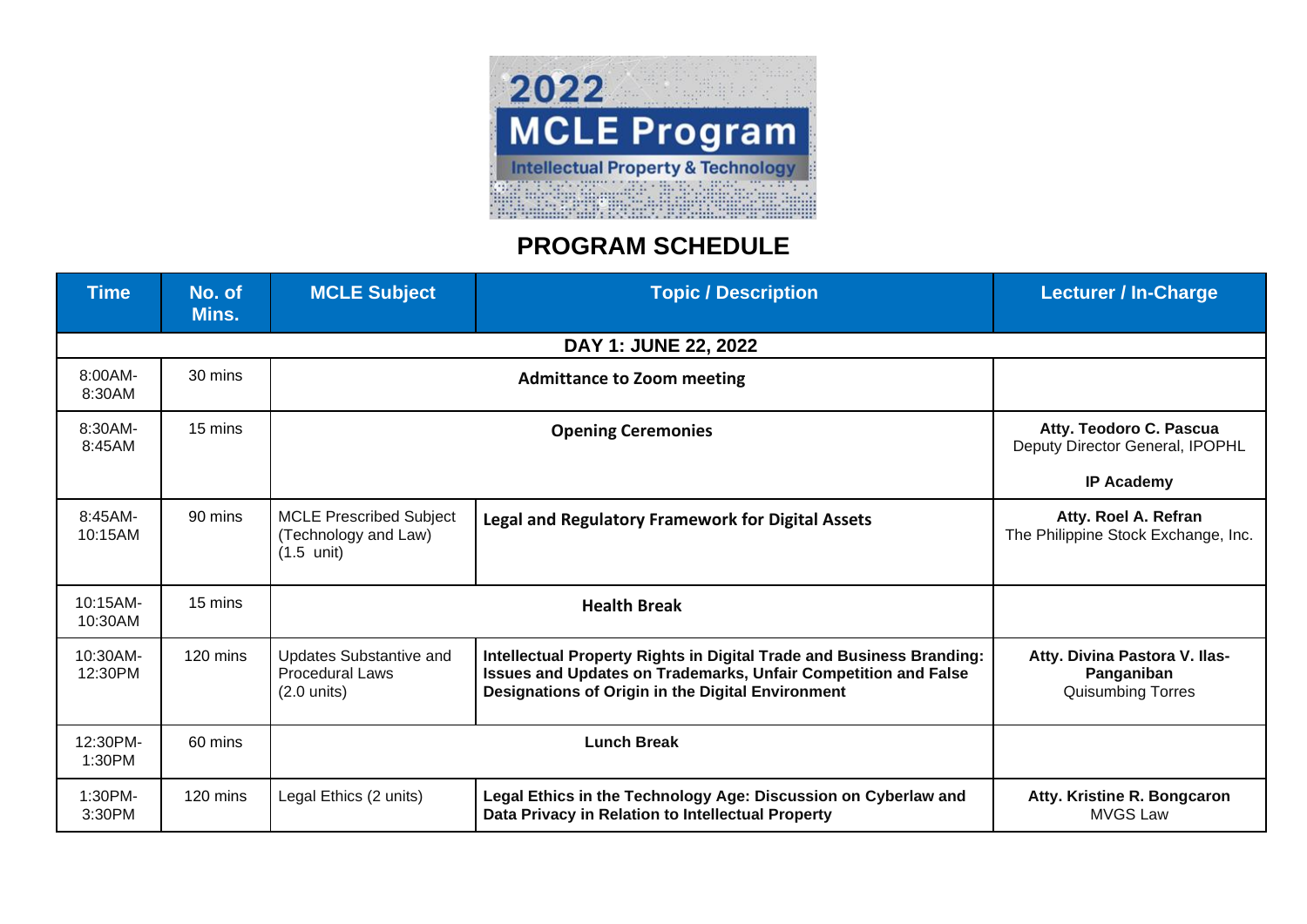| 3:30PM-<br>$3:45$ PM | 15 mins  | <b>Health Break</b>                                                        |                                                                                                    |                                                                                                       |
|----------------------|----------|----------------------------------------------------------------------------|----------------------------------------------------------------------------------------------------|-------------------------------------------------------------------------------------------------------|
| 3:45PM-<br>5:45PM    | 120 mins | Legal Ethics (2 units)                                                     | <b>Legal Ethics for Lawyers Practicing Before Government Agencies</b>                              | <b>Atty. Ariel Ronquillo</b><br>Civil Service Commission                                              |
|                      |          |                                                                            | DAY 2: JUNE 23, 2022                                                                               |                                                                                                       |
| 8:00AM-<br>8:30AM    | 30 mins  |                                                                            |                                                                                                    |                                                                                                       |
| 8:30AM-<br>10:00AM   | 90 mins  | <b>Updates Substantive and</b><br>Procedural Laws<br>$(1.5 \text{ units})$ | Trends and Issues on Copyright in the Digital Environment                                          | Atty. Edmund Jason Baranda<br>Baranda & Associates                                                    |
| 10:00AM-<br>10:15AM  | 15 mins  | <b>Health Break</b>                                                        |                                                                                                    | 10:15AM-10:30AM                                                                                       |
| 10:15AM-<br>12:15PM  | 120 mins | <b>Updates Substantive and</b><br>Procedural Laws (2 unit)                 | <b>Collective Management of Copyright and Related Rights: The</b><br><b>Philippine Perspective</b> | <b>Atty. Ivan Viktor Mendez</b><br>The Filipino Society of Composers,<br>Authors and Publishers, Inc. |
| 12:15PM-<br>1:15PM   | 60 mins  | <b>Lunch Break</b>                                                         |                                                                                                    |                                                                                                       |
| 1:15PM-<br>3:15PM    | 120 mins | International Law and<br><b>International Conventions</b><br>(2 units)     | <b>International Protections for Intellectual Property Rights</b>                                  | <b>Atty. Emma Francisco</b><br><b>UP Law</b>                                                          |
| 3:15PM-<br>3:30PM    | 15 mins  | <b>Health Break</b>                                                        |                                                                                                    |                                                                                                       |
| 3:30PM-<br>5:30PM    | 120 mins | Legal Ethics (2 units)                                                     | Ethical Issues in Conducting Investigations on Intellectual Property<br><b>Rights Violations</b>   | <b>Atty. Darwin Angeles</b><br>MOSVELDTT Law Office                                                   |
|                      |          |                                                                            | DAY 3: JUNE 24, 2022                                                                               |                                                                                                       |
| 7:30AM-<br>8:00AM    | 30 mins  |                                                                            | <b>Admittance to Zoom meeting</b>                                                                  |                                                                                                       |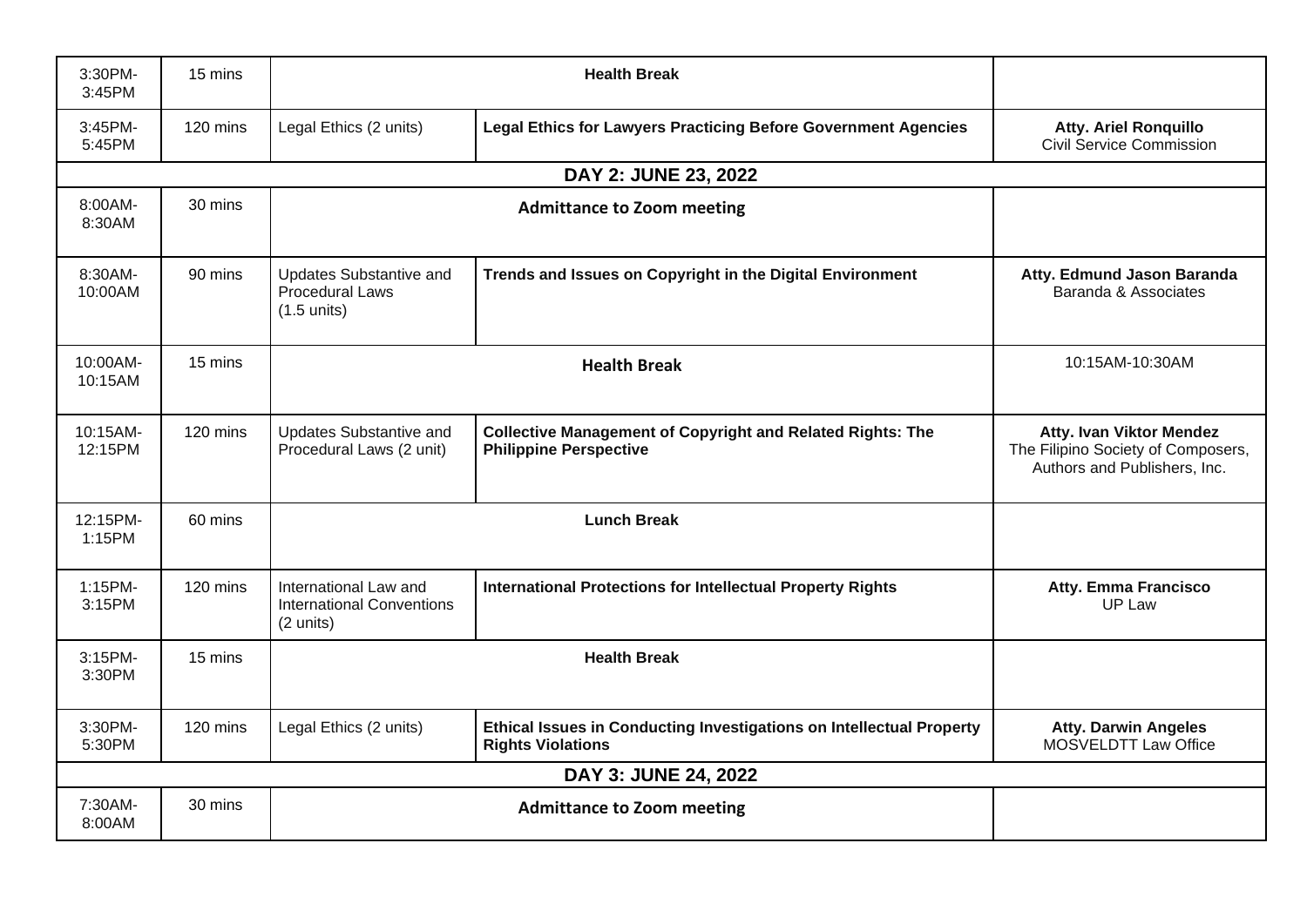| 8:00AM-<br>10:00AM   | 120 mins | Updates Substantive and<br>Procedural Laws (2 units)                                                                                               | Issues and Updates on the Philippine Innovation Act and Innovative<br>Start-up Act of 2019.                                                      | <b>Asec. Allan Gepty</b><br>Department of Trade and Industry         |  |
|----------------------|----------|----------------------------------------------------------------------------------------------------------------------------------------------------|--------------------------------------------------------------------------------------------------------------------------------------------------|----------------------------------------------------------------------|--|
| 10:00AM-<br>10:15AM  | 15 mins  | <b>Health Break</b>                                                                                                                                |                                                                                                                                                  |                                                                      |  |
| 10:15AM-<br>11:45AM  | 90 mins  | <b>Updates Substantive and</b><br>Procedural Laws (1.5)                                                                                            | The Patent Landscape: The Multisectoral Relevance of Patent<br><b>Exceptions, Limitations, and Flexibilities</b>                                 | <b>Director Lolibeth Ramit-Medrano</b><br><b>IPOPHL</b>              |  |
| 11:45AM-<br>1:00PM   | 90 mins  | <b>Lunch Break</b>                                                                                                                                 |                                                                                                                                                  |                                                                      |  |
| 1:00PM-<br>2:30PM    | 90 mins  | <b>MCLE Prescribed Subject</b><br>(Technology and the Law)<br>$(1.5$ units)                                                                        | <b>Blockchain Technology and its Role in Intellectual Property</b><br><b>Protection</b>                                                          | <b>Atty. Emerson Banez</b><br>UP Law                                 |  |
| 2:30PM-<br>2:45PM    | 15 mins  | <b>Health Break</b>                                                                                                                                |                                                                                                                                                  |                                                                      |  |
| 2:45PM-<br>5:15 PM   | 150 mins | Legal Writing and Oral<br>Tools and Techniques in Drafting National and International<br>Advocacy (2.5 units)<br><b>Patents and Utility Models</b> |                                                                                                                                                  | Atty. Editha Hechanova Hechanova<br>Bugay Vilchez and Andaya-Racadio |  |
| DAY 4: JUNE 30, 2022 |          |                                                                                                                                                    |                                                                                                                                                  |                                                                      |  |
| 8:00AM-<br>8:30AM    | 30 mins  | <b>Admittance to Zoom meeting</b>                                                                                                                  |                                                                                                                                                  |                                                                      |  |
| 8:30AM-<br>10:30AM   | 120 mins | <b>Trial and Pretrial Skills</b><br>(2 units)                                                                                                      | Intellectual Property Litigation: The 2020 Revised Rules of<br><b>Procedure for Intellectual Property Rights</b>                                 | <b>Atty. Ferdinand Negre</b><br><b>BNU Law</b>                       |  |
| 10:30AM-<br>10:45AM  | 15 mins  | <b>Health Break</b>                                                                                                                                |                                                                                                                                                  |                                                                      |  |
| 10:45AM-<br>12:15PM  | 90 mins  | <b>Alternative Dispute</b><br>Resolution (1.5 units)                                                                                               | The Alternative Dispute Resolution System of the Philippines:<br>Philippine Commercial Mediation and other Forms of Dispute<br><b>Resolution</b> | <b>Executive Director Irene</b><br><b>Alogoc</b><br><b>OADR</b>      |  |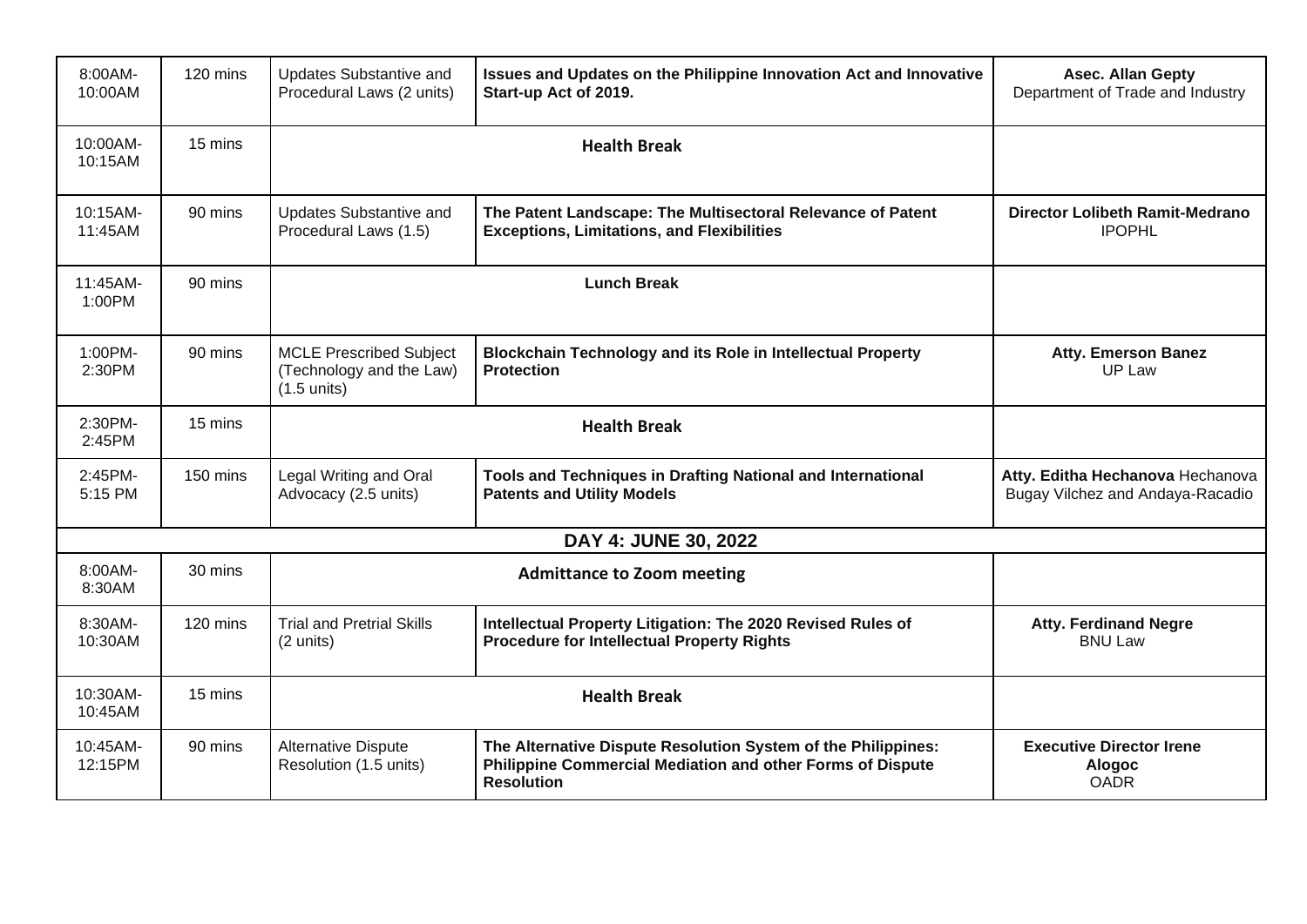| 12:15PM-<br>1:15PM        | 60 mins  | <b>Lunch Break</b>                                |                                                                                                                                    |                                                                             |  |
|---------------------------|----------|---------------------------------------------------|------------------------------------------------------------------------------------------------------------------------------------|-----------------------------------------------------------------------------|--|
| 1:15PM-<br>3:15PM         | 120 mins | <b>Alternative Dispute</b><br>Resolution (2 Unit) | <b>Enhancing Skills in Intellectual Property Mediation and</b><br><b>Negotiation</b>                                               | <b>Atty. Daniel Hofilena</b><br><b>KPH Law</b>                              |  |
| 3:15PM-<br>3:30PM         | 15 mins  | <b>Health Break</b>                               |                                                                                                                                    |                                                                             |  |
| 3:30PM-<br>4:30 PM        | 60 mins  | <b>Trial and Pretrial Skills</b><br>(2 units)     | Intellectual Property Adjudication: Navigating thru the IPOPHIL<br><b>Rules and Regulations: Part 1</b>                            | Atty. Adoracion U. Zare<br><b>IPOPHL</b>                                    |  |
| 4:30PM-<br>5:30 PM        | 60 mins  |                                                   | Intellectual Property Adjudication: Navigating thru the IPOPHIL<br><b>Rules and Regulations: Part 2</b>                            | <b>Director Nathaniel Arevalo</b><br><b>IPOPHL</b>                          |  |
| DAY 5: JULY 1, 2022       |          |                                                   |                                                                                                                                    |                                                                             |  |
| 8:00AM-<br>8:30AM         | 30 mins  |                                                   | <b>Admittance to Zoom meeting</b>                                                                                                  |                                                                             |  |
| 8:30AM-<br>10:00 AM       | 90 mins  | Alternative Dispute<br>Resolution (1.5 unit)      | <b>Intellectual Property Mediation:</b><br>A Snapshot of the IPOPHL Rules and Procedures                                           | <b>Assistant Director Christine</b><br>Pangilinan-Canlapan<br><b>IPOPHL</b> |  |
| 10:00AM-<br>10:15AM       | 15 mins  | <b>Health Break</b>                               |                                                                                                                                    |                                                                             |  |
| 10:15AM-<br>11:45 AM      | 90 mins  | <b>MCLE Prescribed Subjects</b><br>$(1.5$ units)  | Intellectual Property Financing and Management: Monetization of<br><b>Intellectual Property Assets and IP Valuation Techniques</b> | Ms. Mary Jade Roxas-Divinagracia<br><b>PWC Philippines</b>                  |  |
| 11:45AM-<br>1:15PM        | 90 mins  | <b>Lunch Break</b>                                |                                                                                                                                    |                                                                             |  |
| 1:15 PM-2:45<br><b>PM</b> | 90 mins  | Legal Writing and Oral<br>Advocacy (1.5 units)    | Tools and Techniques in Writing Effective Local and International<br><b>Technology Transfer and Licensing Agreements</b>           | <b>Atty. Patricia Bunye</b><br>Cruz Marcelo and Tenefrancia                 |  |
| 2:45PM-<br>3:00PM         | 15 mins  |                                                   | <b>Health Break</b>                                                                                                                |                                                                             |  |